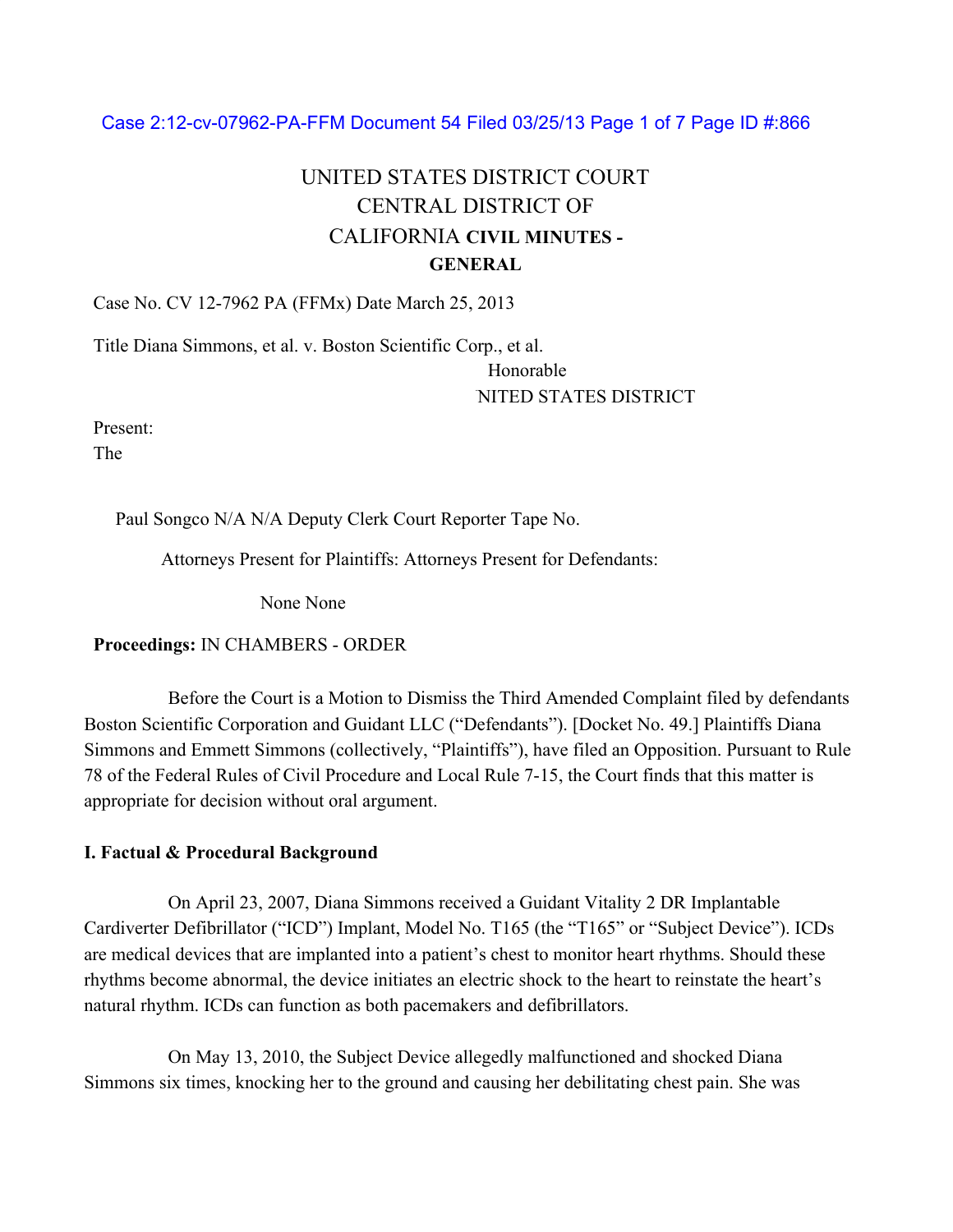hospitalized in intensive care for several days. There is no indication that the Subject Device has been removed.

Plaintiffs assert that two distinct problems with the Subject Device's battery charge combined to produce the malfunction experienced by Diana Simmons. Specifically, Plaintiffs assert that in April 2007, Defendants and the Food and Drug Administration ("FDA") issued a recall of the Subject Device for a "faulty capacitor" issue that would lead to premature battery depletion. (See Third Amended Complaint ("TAC")  $\P$  22-27.) This faulty capacity issue would allegedly would create "an electrostatic field" that "stores energy . . . [w]hen there is a difference in voltage across the conductors[.]" (Id. ¶ 23.) Plaintiffs then allege that "[t]he faulty capacitor at the center of the April 10, 2007 recall was a part of the Subject Device implanted into [Diana Simmons]. The faulty capacitor was part of the same analog to digital circuit that caused a lack of tachy therapy for the Vitality generators, as noted by the FDA on February 6, 2006 following an inspection of Guidant's manufacturing facilities." (Id. ¶ 24.) Plaintiffs explain that "[t]he analog to digital latching fault . . . was compounded by the faulty capacitor noted by the FDA at the time of the April 10, 2007 recall." (Id. ¶ 25.) These two known manufacturing defects

#### CV-90 (06/04) **CIVIL MINUTES - GENERAL** Page 1 of 7 Case 2:12-cv-07962-PA-FFM Document 54 Filed 03/25/13 Page 2 of 7 Page ID #:867

## UNITED STATES DISTRICT COURT CENTRAL DISTRICT OF CALIFORNIA **CIVIL MINUTES - GENERAL**

### Case No. CV 12-7962 PA (FFMx) Date March 25, 2013

Title Diana Simmons, et al. v. Boston Scientific Corp., et al.

combined, Plaintiffs allege, to produce the shock suffered by Diana Simmons: "In the Subject Device, the defective capacitor stored an electrical charge that would not be handled by the capacitor correctly because the electrical charge would not travel back into the Subject Device, which caused [the] inappropriate and unintended shock [to Diana Simmons]." (Id. ¶ 26.)

On May 8, 2012, Plaintiffs filed this action in Los Angeles Superior Court. Defendants, for the second time, removed the action to this Court on September 14, 2012, on the basis of diversity jurisdiction. See 28 U.S.C. § 1332. Plaintiffs filed a First Amended Complaint on September 28, 2012. In response to Defendants' Motion to Dismiss the First Amended Complaint, Plaintiffs filed a Second Amended Complaint ("SAC") on November 5, 2012. Plaintiffs' SAC alleged the following five causes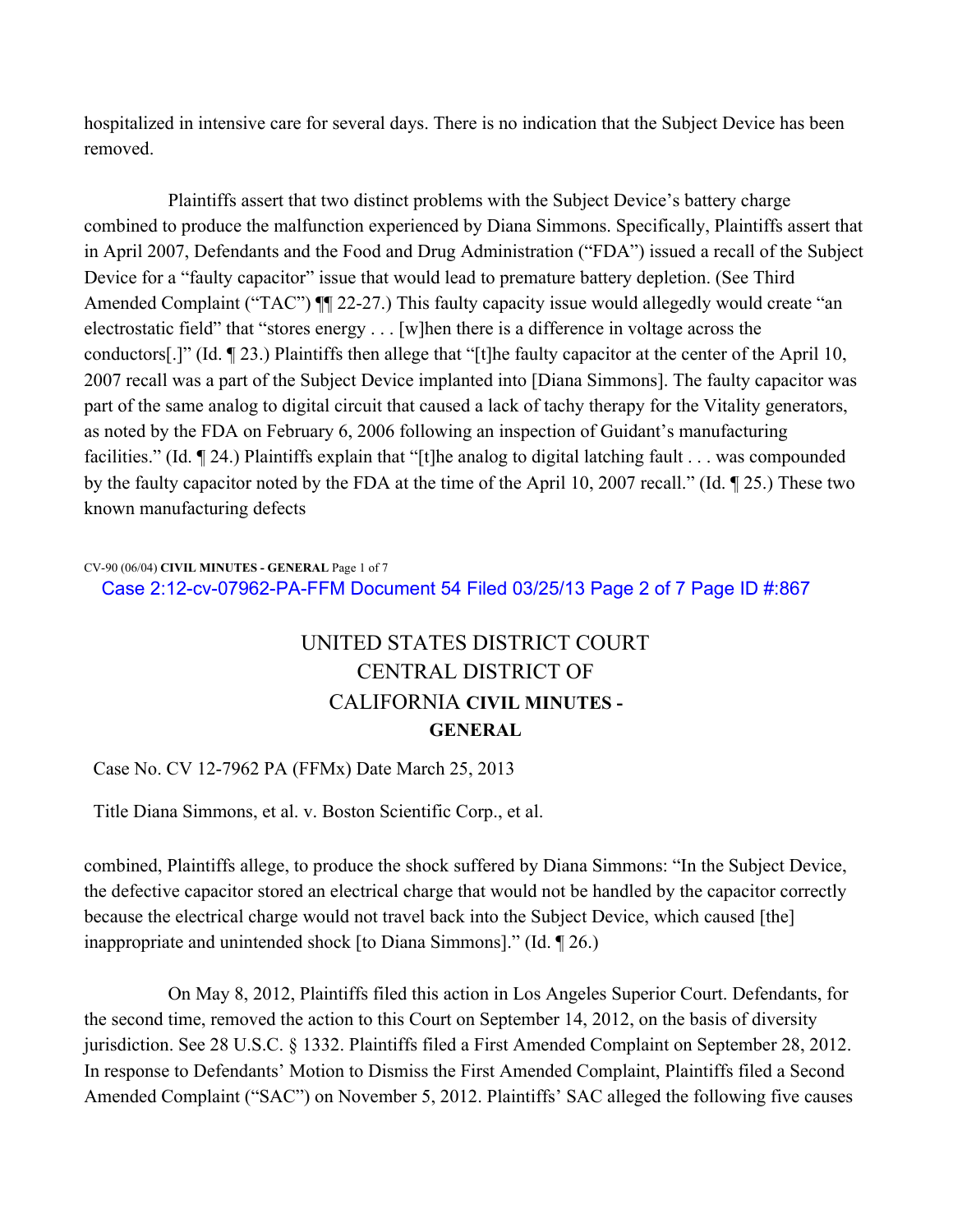of action against Defendants: (1) strict liability (manufacturing defect); (2) strict liability (failure to warn); (3) negligence per se; (4) strict liability (design defect); and (5) loss of consortium.

On January 14, 2013, the Court granted Defendants' motion to dismiss the SAC, finding that each of Plaintiffs' claims was preempted by the Medical Device Amendments, 21 U.S.C. §§ 360c et seq., to the Food, Drug and Cosmetic Act, 21 U.S.C. § 301 et seq. The Court thus dismissed with prejudice Plaintiffs' negligence per se claim, and dismissed with leave to amend the remainder of Plaintiffs' claims. The Court also ruled that because "publicly-noticeable documents submitted by both Plaintiffs and Defendants demonstrate that the Subject Device was not subject to a recall[,]" Plaintiffs' manufacturing defect and failure to warn claims were dismissed with prejudice to the extent they relied on allegations regarding recalls of Defendants' other devices that took place in February 2006 and April 2007. (See Order of January 14, 2013, at \*6). Finally, the Court also dismissed with [prejudice Plaintiffs' design defect claim "to the extent this claim is not premised on a violation of mandatory federal regulations." (Id. at  $*$  6.)

Plaintiff filed the TAC on February 5, 2013. Defendants now move to dismiss the TAC for failure to state a claim. Having considered the parties' submissions, and for the reasons that follow, the Court grants Defendants' Motion.

#### **II. Legal Standard: Motion to Dismiss**

Federal Rule of Civil Procedure 12(b)(6) allows for dismissal of a complaint for "failure to state a claim upon which relief can be granted." In order to survive a Rule 12(b)(6) motion, typically a complaint need only give "a short and plain statement of the claim showing that the pleader is entitled to relief." Fed. R. Civ. P. 8(a)(2). "All allegations of material fact are taken as true and construed in the light most favorable to the plaintiff." In re Stac Elecs. Sec. Litig., 89 F.3d 1399, 1403 (9th Cir. 1996) (quoting In re Wells Fargo Sec. Litig., 12 F.3d 922, 925 (9th Cir. 1993)). "[A] plaintiff's obligation to provide the 'grounds' of his 'entitle[ment] to relief' requires more than labels and conclusions, and a formulaic recitation of the elements of a cause of action will not do." Bell Atlantic Corp. v. Twombly, 550 U.S. 544, 555, 127 S. Ct. 1955, 1964-65 (2007). "Factual allegations must be enough to raise a right to relief above the speculative level, on the assumption that all the allegations in the complaint are true (even if doubtful in fact)." Id. (citations omitted).

CV-90 (06/04) **CIVIL MINUTES - GENERAL** Page 2 of 7 Case 2:12-cv-07962-PA-FFM Document 54 Filed 03/25/13 Page 3 of 7 Page ID #:868

> UNITED STATES DISTRICT COURT CENTRAL DISTRICT OF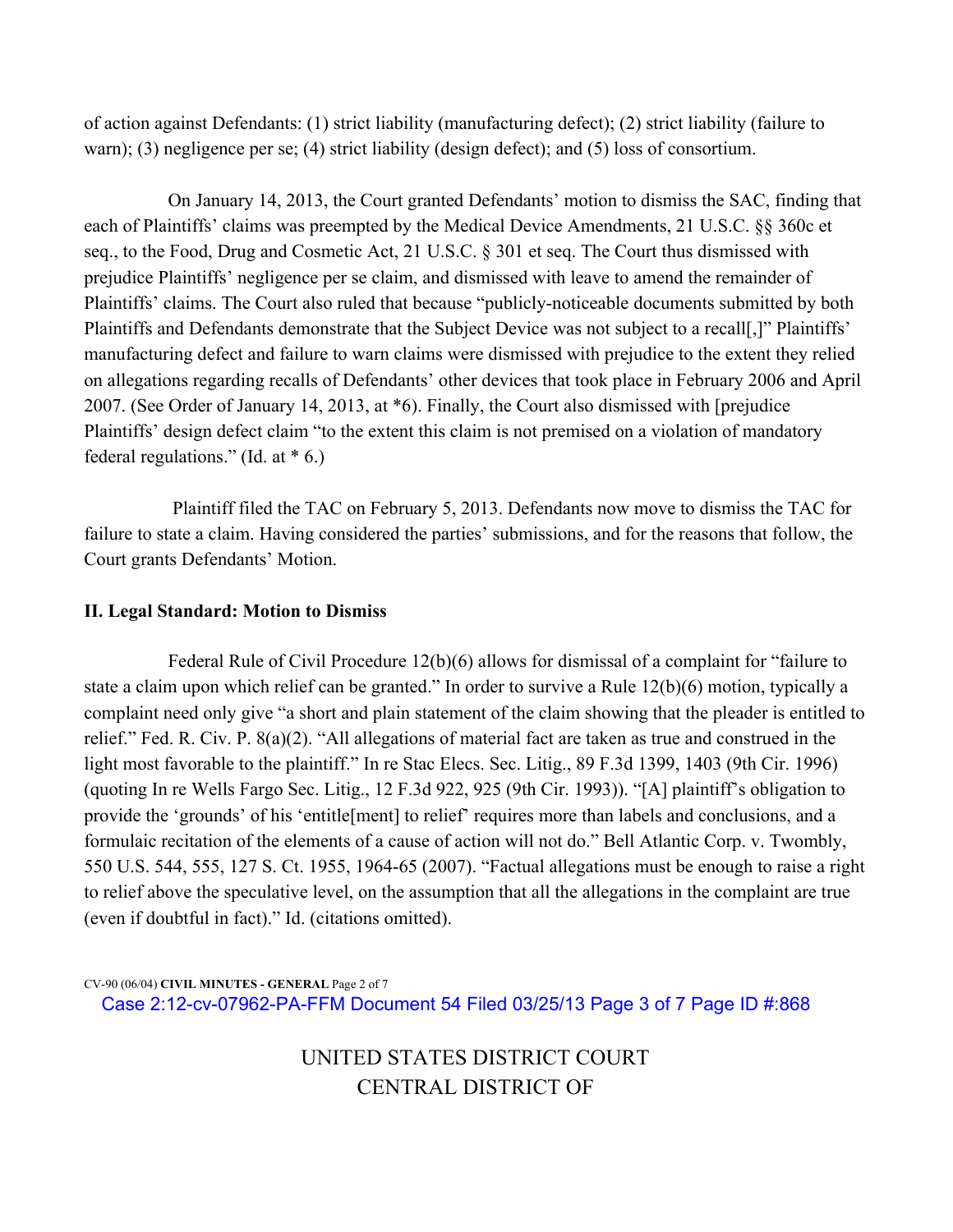## CALIFORNIA **CIVIL MINUTES - GENERAL**

Case No. CV 12-7962 PA (FFMx) Date March 25, 2013

Title Diana Simmons, et al. v. Boston Scientific Corp., et al.

#### **III. Analysis**

## **A. Federal Preemption Under the Medical Device Amendments of 1976 and Riegel v. Medtronic, Inc.**

Defendants first contend that Plaintiffs' state-law claims are preempted by the Medical Device Amendments ("MDA"), 21 U.S.C. §§ 360c et seq., to the Food, Drug and Cosmetic Act ("FDCA"), 21 U.S.C. § 301 et seq. The MDA includes an express preemption provision that provides, with an exception not applicable here, that,

> no State or political subdivision of a State may establish or continue in effect with respect to a device intended for human use any requirement—

(1) which is different from, or in addition to, any requirement applicable under this chapter to the device, and

(2) which relates to the safety or effectiveness of the device or to any other matter included in a requirement applicable to the device under this chapter.

21 U.S.C. § 360k. For a state law cause of action to be preempted, there must be "(1) a federal requirement imposed on the device under the FDCA, and (2) the challenged state or local rule must impose a requirement that is different from, or adds additional obligations to, the federal requirement." Degelmann v. Advanced Med. Optics Inc., 659 F.3d 835, 841 (9th Cir. 2011) (citing Riegel v. Medtronic, Inc., 552 U.S. 312, 321-22, 128 S. Ct. 999, 169 L. Ed. 2d 892 (2008)).

The Subject Device is classified as a Class III device by the Food and Drug Administration ("FDA") – that is, a device "for a use in supporting or sustaining human life or for a use which is of substantial importance in preventing impairment of human health, or [] presents a potential unreasonable risk of illness or injury," 21 U.S.C. § 360 $c(a)(1)(C)$  – and thus subject to rigorous pre-market approval requirements and post-approval standards and scrutiny. The Subject Device was approved by the FDA on March 8, 2004, as part of a supplemental pre-market approval ("PMA") application submitted by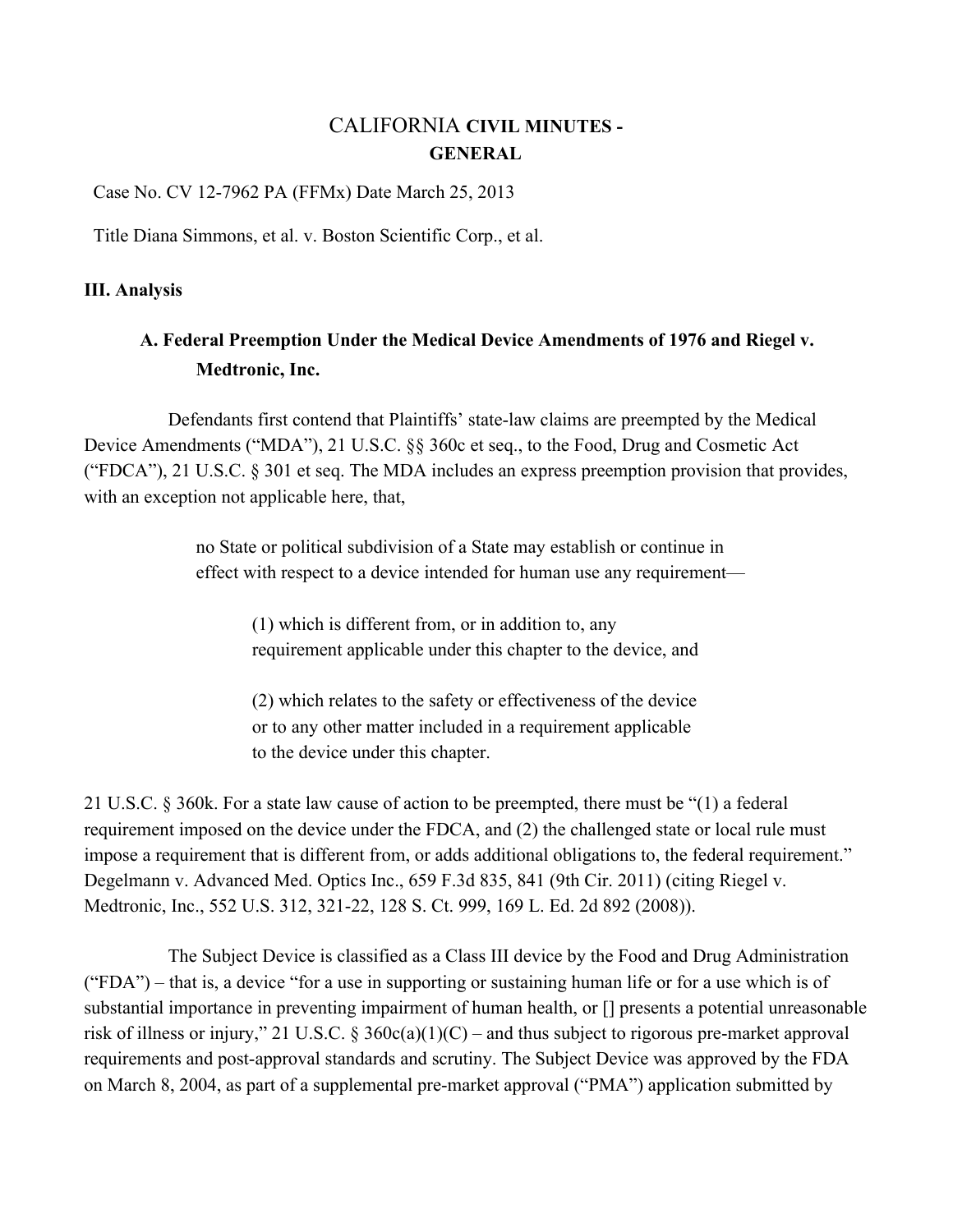Defendants. The supplemental PMA was based in part on a July 18, 1997 PMA for Defendants' VENTAK AV AICD System.

The PMA process is the most rigorous review imposed by the FDA and is imposed on Class III devices. The Supreme Court in Riegel, 552 U.S. at 322-23, determined that the PMA process "imposes 'requirements' under the MDA." PMA is specific to individual devices and "is federal safety review." Id. PMA is given only if the FDA determines the approved form of a device "provides a reasonable assurance of safety and effectiveness." Id. (citing 21 U.S.C. § 360e(d)). "Once a device has received premarket approval, the MDA forbids the manufacturer to make, without FDA permission, changes in design specifications, manufacturing processes, labeling, or any other attribute, that would affect safety or effectiveness." Id. at 319 (citing 21 U.S.C.  $\S$  360e(d)(6)(A)(I)).

#### CV-90 (06/04) **CIVIL MINUTES - GENERAL** Page 3 of 7

Case 2:12-cv-07962-PA-FFM Document 54 Filed 03/25/13 Page 4 of 7 Page ID #:869

## UNITED STATES DISTRICT COURT CENTRAL DISTRICT OF CALIFORNIA **CIVIL MINUTES - GENERAL**

Case No. CV 12-7962 PA (FFMx) Date March 25, 2013

Title Diana Simmons, et al. v. Boston Scientific Corp., et al.

The Riegel Court determined that reference to a state's "requirements" includes the state's common-law legal duties. 552 U.S. at 324-25 ("State tort law ... disrupts the federal scheme no less than state regulatory law to the same effect."). Thus, following the Riegel decision, courts have applied section 360k(a) preemption provision broadly to preempt state claims such as strict products liability, negligence, negligence per se, manufacturing and design defect, breach of warranty, and failure to warn. See, e.g., In re Medtronic, Inc. Sprint Fidelis Leads Prods. Liab. Litis., 592 F. Supp.2d 1147, 1152 (D. Minn. 2009), aff'd, 623 F.3d 1200 (8th Cir. 2010).

Whether Plaintiffs' claims are preempted in this case turn on whether their claims would impose a requirement different from or additional to requirements imposed by the FDCA/MDA. As explained by the Supreme Court, "§ 360k does not prevent a State from providing a damages remedy for claims premised on a violation of FDA regulations; the state duties in such a case 'parallel,' rather than add to, federal requirements." Riegel, 552 U.S. at 330 (citation omitted). Accordingly, § 360k preempts a state-law claim where plaintiffs seek to enforce state-law requirements that would require a defendant to give warnings to patients or physicians different from or broader than those required by FDA regulations. See In re Medtronic, Inc., Sprint Fidelis Leads Products Liability Litigation, 623 F.3d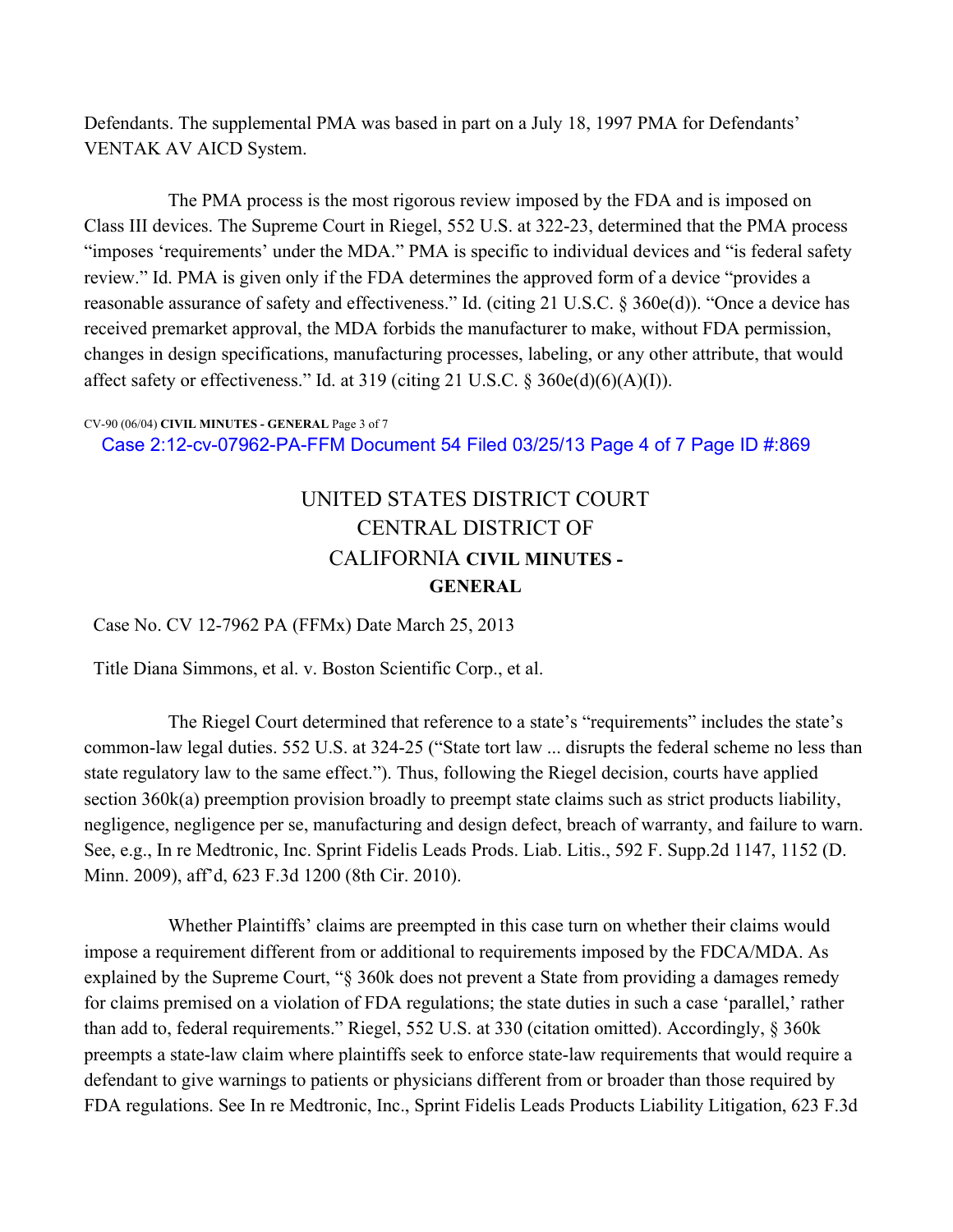1200, 1203 (8th Cir. 2010). However, as recently explained by the Ninth Circuit, where a state law failure to warn claim is premised on a defendant's failure to report to the FDA relevant adverse health consequences of its Class III device of which it became aware after obtaining PMA, such a claim would not be preempted, because FDA regulations *require* (rather than allow) recipients of PMA to file an adverse event report with the FDA if they learn of information "reasonably suggest[ing]" that one of its devices "[m]ay have caused or contributed to a death or serious injury." 21 C.F.R. § 803.50(a); see Stengel v. Medtronic, Inc., 2013 U.S. App. LEXIS 621, at \*24-25 (9th Cir. January 10, 2013).

The Court now addresses each of Plaintiffs' remaining claims in turn.

### **1. Count 1: Strict Liability – Manufacturing Defect**

Plaintiffs first allege a strict liability claim for manufacturing defect under California law. Plaintiffs' claim now appears to be based solely on a violation of the Subject Device's PMA (rather than additionally on a violation of the FDCA's Current Good Manufacturing Practices ("CGMPs")).

Specifically, Plaintiffs allege that "the loss of tachy therapy and the faulty capacitor, which lead to the unintended shock in Plaintiff Diana Simmons's device on May 13, 2010, violated the Subject Device's [PMA] because it served no therapeutic benefit in the treatment of life-threatening ventricular arrhythmias." (TAC ¶ 39.) Such an allegation is, without more, insufficient to overcome § 360k preemption. In order to state a "parallel" claim successfully, Plaintiffs must do more than baldly assert that the device violated federal standards. Rather, "Plaintiff must provide some allegations regarding the nature of the alleged . . . defect as it relates to the FDA approval process." Heisner v. Genzyme Corp., 2008 U.S. Dist. LEXIS 60569, at \*18 (N.D. Ill. July 25, 2008). Moreover, a plaintiff "cannot simply incant the magic words '[defendant] violated FDA regulations' in order to avoid preemption." Wolicki-Gables v. Arrow Int'l, Inc., 634 F.3d 1296 (11th Cir. 2011). Rather, a plaintiff must allege that the defendant "violated a particular federal specification referring to the device at issue," Ilarraza v.

#### CV-90 (06/04) **CIVIL MINUTES - GENERAL** Page 4 of 7 Case 2:12-cv-07962-PA-FFM Document 54 Filed 03/25/13 Page 5 of 7 Page ID #:870

## UNITED STATES DISTRICT COURT CENTRAL DISTRICT OF CALIFORNIA **CIVIL MINUTES - GENERAL**

### Case No. CV 12-7962 PA (FFMx) Date March 25, 2013

Title Diana Simmons, et al. v. Boston Scientific Corp., et al.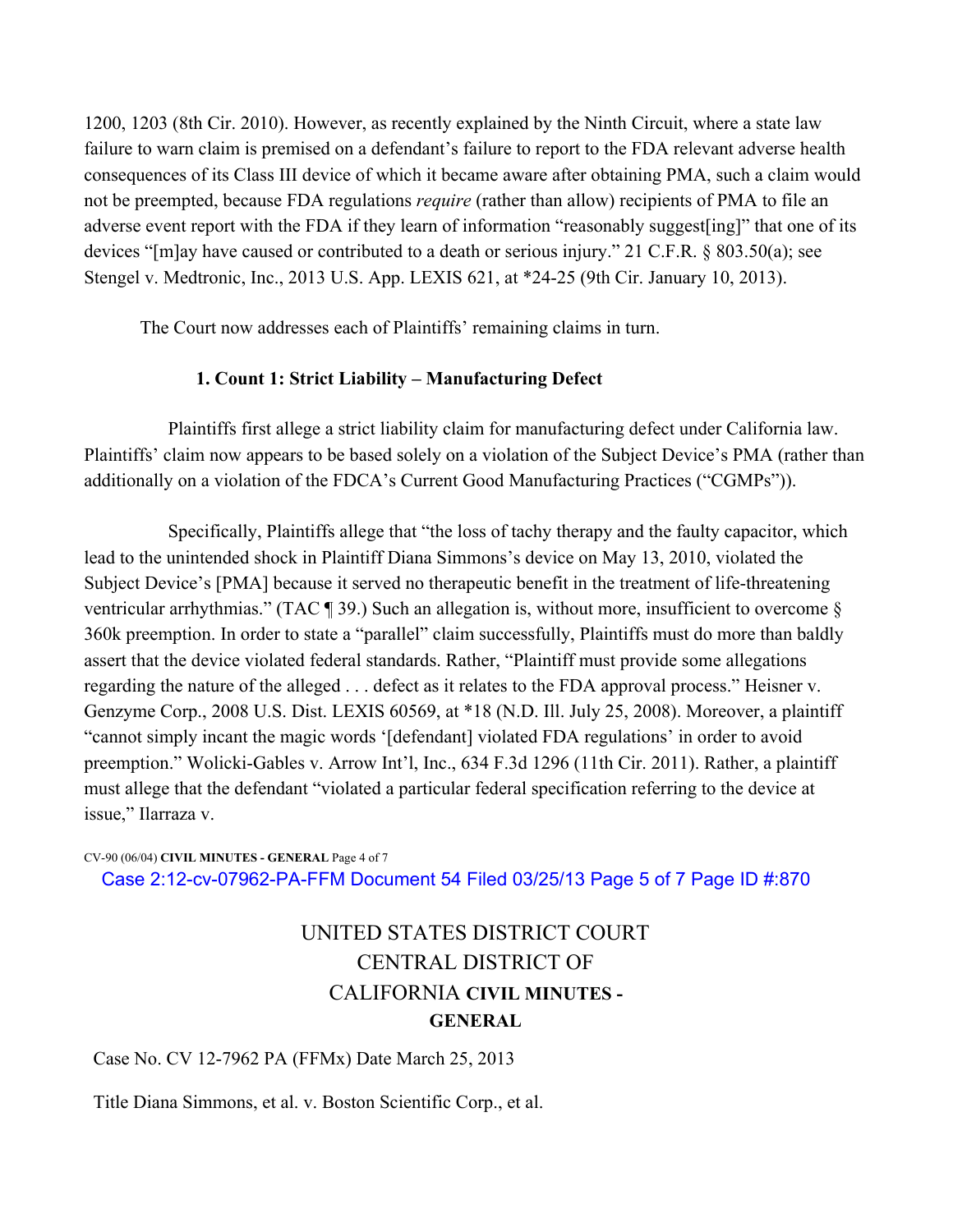Medtronic, Inc., 677 F. Supp. 2d 582, 589 (E.D.N.Y. 2009), or identify specific PMA requirements that have been violated. Parker v. Stryker Corp., 584 F. Supp. 2d 1298, 1301 (D. Colo. 2008) (granting defendant's Rule 12(b)(6) motion because "nowhere does plaintiff's complaint provide any factual detail to substantiate th[e] crucial allegation" that the devices violated FDA requirements).

The TAC fails to meet this pleading standard. First, Plaintiffs' TAC – like the SAC – fails even to state what PMA specifications were imposed on the Subject Device, let alone which specifications the Subject Device failed to satisfy. The TAC discusses, as did the SAC, recalls of and FDA advisories regarding Defendants' other defibrillator models. But, as Defendants point out, none of those recalls or advisories involved Diana Simmons' T165. Moreover, as the Court explained in its prior Order, even if those recalls or advisories *had* involved the T165, the TAC would be found wanting. Plaintiff fails to link the recalls or advisories to the malfunction at issue here in any more than a conclusory manner, and courts have recognized that product recalls do not create a presumption that FDA requirements have been violated. See, e.g., Blanco v. Baxter Healthcare Corp., 158 Cal. App. 4th 1039, 1056, 70 Cal. Rptr. 3d 566 (2008) ("The fact that the FDA implemented a Class I recall of the [medical device] does not alter our conclusion [that plaintiff's claims are premempted]."); In re Medtronic, 592 F. Supp. 2d at 1155-56 (dismissing all claims as preempted despite the devices at issue being subject to FDA recall).

Accordingly, the Court dismisses Plaintiffs' claim for manufacturing defect.

### **2. Count 2: Strict Liability – Failure to Warn**

In support of their state law failure to warn claim, Plaintiffs allege that Defendants "failed to adequately warn of the potential risks and side effects of employing th[e] [Subject Device]." (TAC ¶ 49.) Plaintiffs further allege that "Defendants' failure to warn included but was not limited to its failure to report adverse events to the FDA, and its failure to present accurate and truthful research regarding the extent of the problem over all 73,000 devices that were originally recalled, its failure to adequately inform the hospital where Plaintiff Diana Simmons had the device implanted 13 days after the [April 2007] recall, and failing to report adverse events to the FDA, including Plaintiff's May 13, 2010 incident even after Defendants were served with a lawsuit in this matter." (Id. ¶ 51.)

This allegation is identical to that contained in the SAC, which the Court determined was insifficient. Again, the Court notes that the April 2007 recall did not implicate the Subject Device, and thus Plaintiffs' claim in that regard is without merit.

Moreover, as discussed in the Court's Order of January 14, 2013, Defendants did have an obligation under federal law to file an adverse event report with the FDA if they learned of information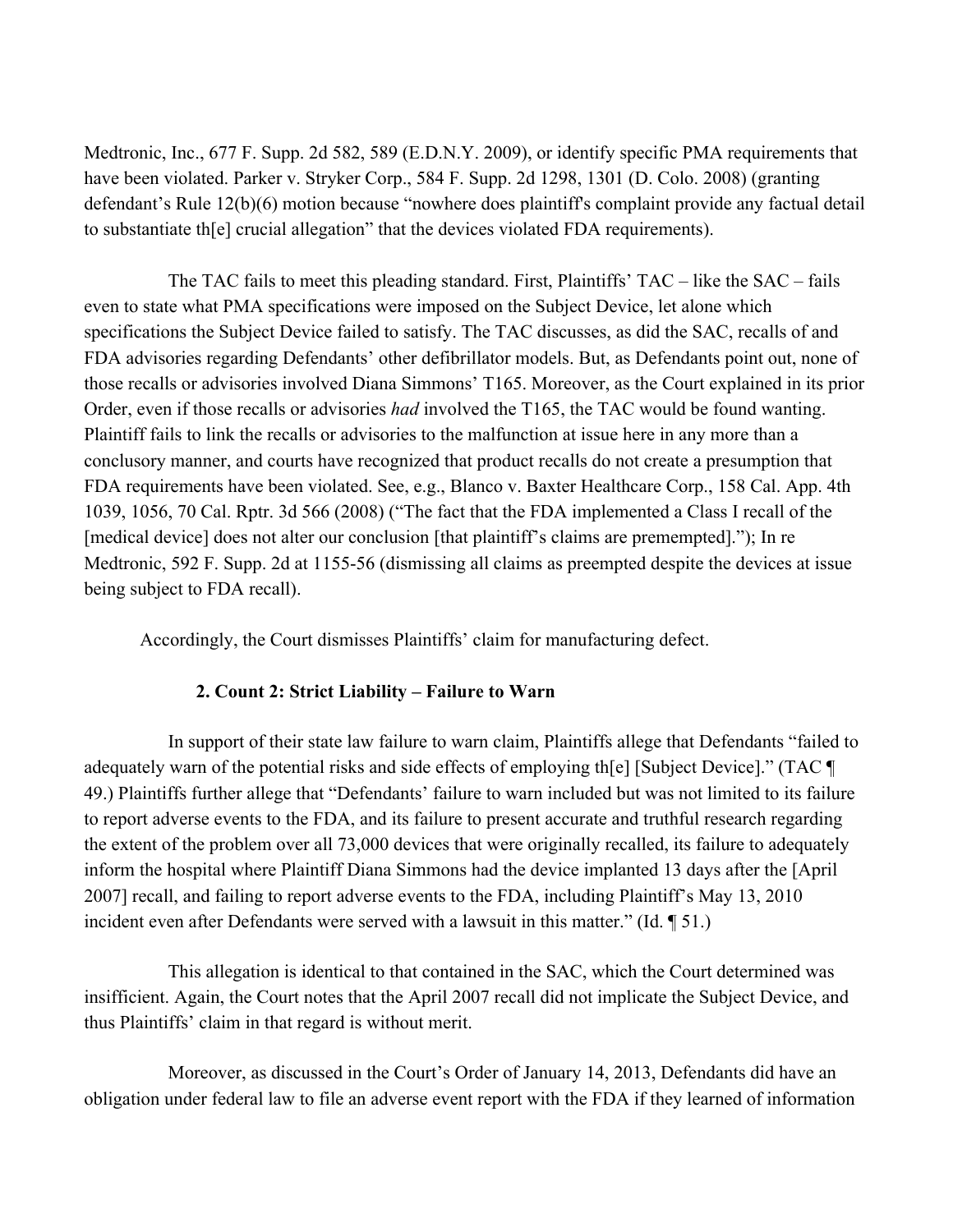"reasonably suggest[ing]" that one of its devices "[m]ay have caused or contributed to a death or serious injury." 21 C.F.R. § 803.50(a); see Stengel, 2013 U.S. App. LEXIS 621, at \*24-25. However, Plaintiffs again provide no factual allegations sufficient to render plausible their claim that Defendants violated this federal obligation. Rather, the TAC merely baldly asserts that Defendants failed to report adverse events related to electric shocks to persons implanted with the Subject Device. (See id..) Such unsupported allegations, without more, are insufficient state a claim under Twombly. Cf. Stengel, 2013

CV-90 (06/04) **CIVIL MINUTES - GENERAL** Page 5 of 7 Case 2:12-cv-07962-PA-FFM Document 54 Filed 03/25/13 Page 6 of 7 Page ID #:871

# UNITED STATES DISTRICT COURT CENTRAL DISTRICT OF CALIFORNIA **CIVIL MINUTES - GENERAL**

### Case No. CV 12-7962 PA (FFMx) Date March 25, 2013

Title Diana Simmons, et al. v. Boston Scientific Corp., et al.

U.S. App. LEXIS 621, at \*6 (allowing possibility for such a claim where the FDA discovered in its inspections of the defendant-manufacturer's facility that the manufacturer had become aware of certain risks associated with the device at issue without alerting the FDA). Moreover, the bare allegation that Defendants did not report the malfunctioning of Diana Simmons' device to the FDA does not support an inference that Defendants violated their federal obligations prior to that time, and, finally, a failure to notify the FDA of Diana Simmons' injury could have no causal relationship to the injury she suffered.<sup>1/</sup> Thus, Plaintiffs fail to state a claim for failure to warn under this theory as well.

The Court thus dismisses this claim.

### **4. Count 3: Strict Liability – Design Defect**

Plaintiffs next assert a claim for design defect against Defendants. Plaintiffs' allegations in the TAC are identical to those of the SAC that the Court found deficient. Accordingly, the Court dismisses this claim for the reasons set forth in detail in the Court's Order of January 14, 2013.

### **5. Count 5: Loss of Consortium**

Plaintiffs' claim for loss of consortium is derivative of their other claims. See Tucker v. CBS Radio Stations, Inc., 194 Cal. App. 4th 1246, 1256, 124 Cal. Rptr. 3d 245 (2011). As such, the Court also dismisses this claim.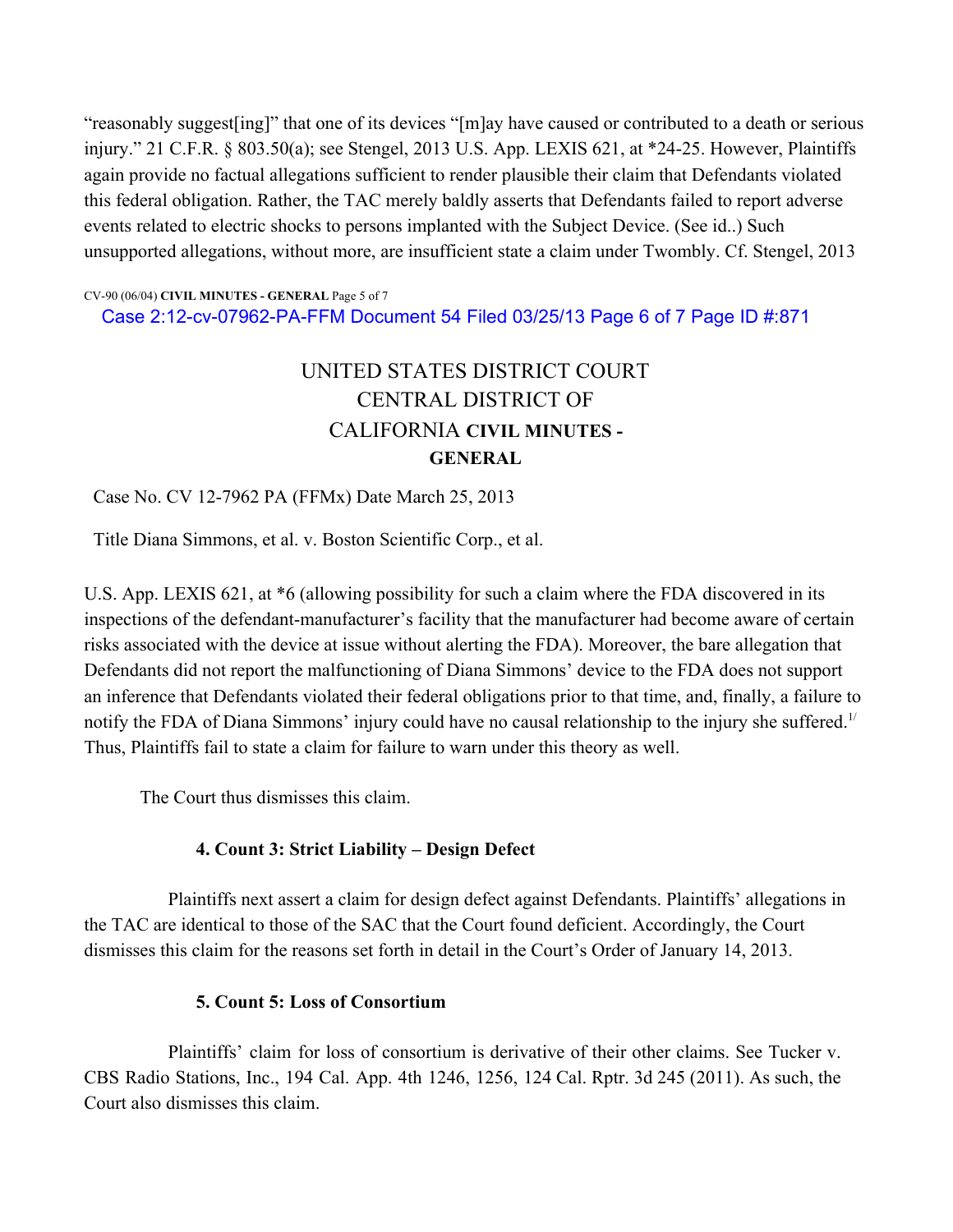#### **Conclusio**

**n**

For all of the foregoing reasons, the Court grants Defendants' Motion to Dismiss the TAC.

Ordinarily, courts will dismiss a claim with leave to amend. However, "[i]t is not an abuse of discretion to deny leave to amend when any proposed amendment would be futile." Reddy v. Litton Industries, Inc., 912 F.2d 291, 296 (9th Cir. 1990). "Although leave to amend should be liberally granted, the amended complaint may only allege 'other facts consistent with the challenged pleading.'" Id. at 297 (quoting Schreiber Distrib. Co. v. Serv-Well Furniture Co., 806 F.2d 1393, 1401 (9th Cir. 1986).

The Court has given Plaintiffs numerous opportunities to state a claim. Nonetheless, Plaintiffs have – over the course of three complaints – failed to provide factual allegations sufficient to state any viable claims for relief. The Court thus determines that granting Plaintiffs leave to file a fourth complaint would be futile.

Accordingly, the Court dismisses this action with prejudice.

<sup>1/</sup> Defendants dispute this allegation, claiming that after the filing of the Complaint they did report <sup>to</sup> the FDA the adverse event experienced by Diana Simmons.

#### CV-90 (06/04) **CIVIL MINUTES - GENERAL** Page 6 of 7

Case 2:12-cv-07962-PA-FFM Document 54 Filed 03/25/13 Page 7 of 7 Page ID #:872

## UNITED STATES DISTRICT COURT CENTRAL DISTRICT OF CALIFORNIA **CIVIL MINUTES - GENERAL**

Case No. CV 12-7962 PA (FFMx) Date March 25, 2013

Title Diana Simmons, et al. v. Boston Scientific Corp., et al.

IT IS SO ORDERED.